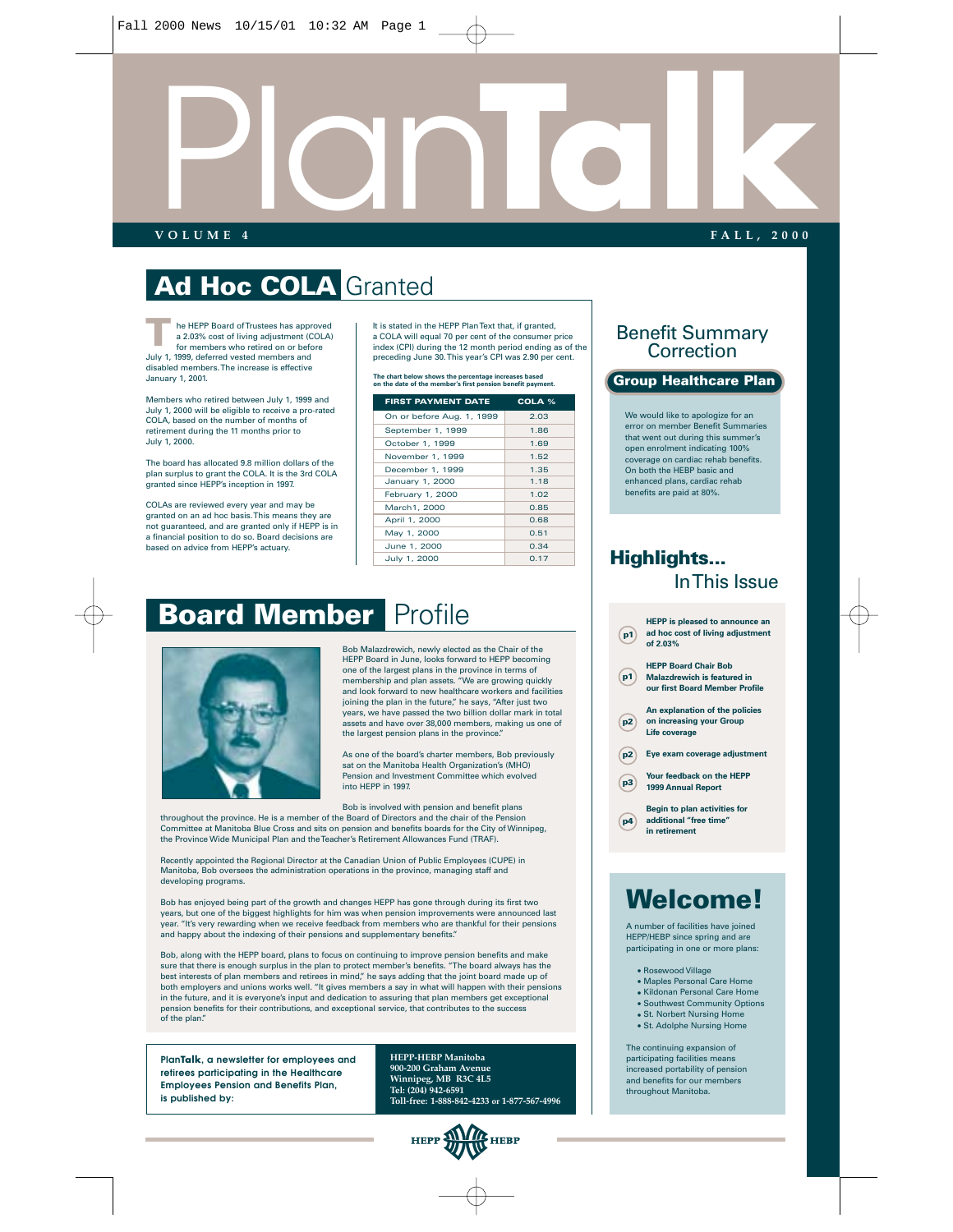### The Inside Story ...

### **On** Benefits

#### **Group Healthcare**

#### **EDS Claims**

For Manitoba Blue Cross, the plan carrier, to cover HEBP Group Healthcare drug claims the drugs must be eligible under Pharmacare and all Pharmacare requirements must be met.

Pharmacare categorizes drugs into three categories of coverage in a formulary:

- Part I, the major part of the formulary, lists drugs that are eligible.
- Part II lists a select few drugs called EDS (Exceptional Drug Status) drugs. These are only covered when the patient meets circumstances stated in the formulary, in which case, the doctor will write, "Meets EDS" on the prescription and the drug is then eligible.
- Part III drugs can be any prescribed drugs not listed in Part I or Part II which may be allowed on a special exception basis. The doctor must call Pharmacare and request that the drug receive approval as Part III Exceptional Drug Status drug coverage. It's up to Pharmacare whether or not to approve coverage depending on the health needs of the patient and other circumstances. If coverage is allowed, Pharmacare will cover the drug for one year. After one year, the drug will no longer be eligible unless your doctor reapplies.

*"Meets EDS" should be clearly indicated on your pharmacy receipt* 

*If you have an EDS drug claim, "Meets EDS" should be clearly indicated on your pharmacy receipt to ensure proper payment by Blue Cross.*

#### **Group Life**

#### **Increasing Your Coverage**

Often new employees decide they need only minimum Group Life coverage. However, when circumstances change, they want more insurance for themselves or family members. It's important to understand the policies on increasing coverage as, depending on when and why an increase is requested, some restrictions can apply.

Most employers participating in the HEBP Group Life Plan automatically provide all eligible part- or full-time employees with insurance equal to one times the employees' annual earnings.

At any time during the first three months of employment, employees can increase coverage (to a maximum of three times annual earnings) simply by completing a Group Life Enrolment & Change form and authorizing the premiums to be deducted from their pay. During this time they can also sign up for family insurance to a maximum of 10 units - each unit covers a partner for \$5,000 and each eligible dependent for \$2,000.

After three months of employment, employees are given an additional 60-day "grace period" to decide if they would like to increase their insurance within allowed maximums and can still do so simply by completing a Group Life Enrolment & Change form. Following this, it is still possible to increase insurance levels, however, now the plan insurer, Great-West Life, requires that employees complete and submit an Evidence of Insurability form with medical information about themselves and any family members they want to insure.

If Great-West Life decides there is no undue risk to insure the member or their family at the higher insurance amount, they will advise the employee and employer. The employer will then process the increased premiums. *If the request is denied, the coverage cannot be increased.*

The only exception where employees may increase coverage on their life/family insurance after the first three months of employment and the 60-day "grace period", without restrictions, is *within 60 days of a significant life event:* marriage, separation/divorce from a partner, death of a partner or acquiring a dependent child. If increases are requested following the 60 days, Great-West Life will require an Evidence of Insurability form to be completed.

### **Eye Exam**

#### **Coverage Adjustment**

hen coverage for eye exams was added to the HEBP Vision Plan last year, there was a discrepancy regarding the amount to be covered. **W**

When eye exams were insured under Manitoba Health, the amount paid per visit was either \$28.50 or \$29.60. When these services were de-insured, the rate per eye exam increased to anywhere from \$40.00 to \$55.00.

For this reason, Blue Cross uses a fee guide they have established on a reasonable and customary basis. It lists a maximum payout of \$46.00 per eye exam.

In order to contain plan costs, a reasonable maximum payout is necessary. Until now, claims have been paid as billed, however, *effective immediately, there will be a maximum payout of \$46.00 per eye exam.*

#### **LTD Service Representatives**

many questions and concerns. That is why HEBP has designated two

at (204) 942-6591 or toll free at 1-888-842-4233 or 1-877-567-4996.

.<br>HEBP **HEPP**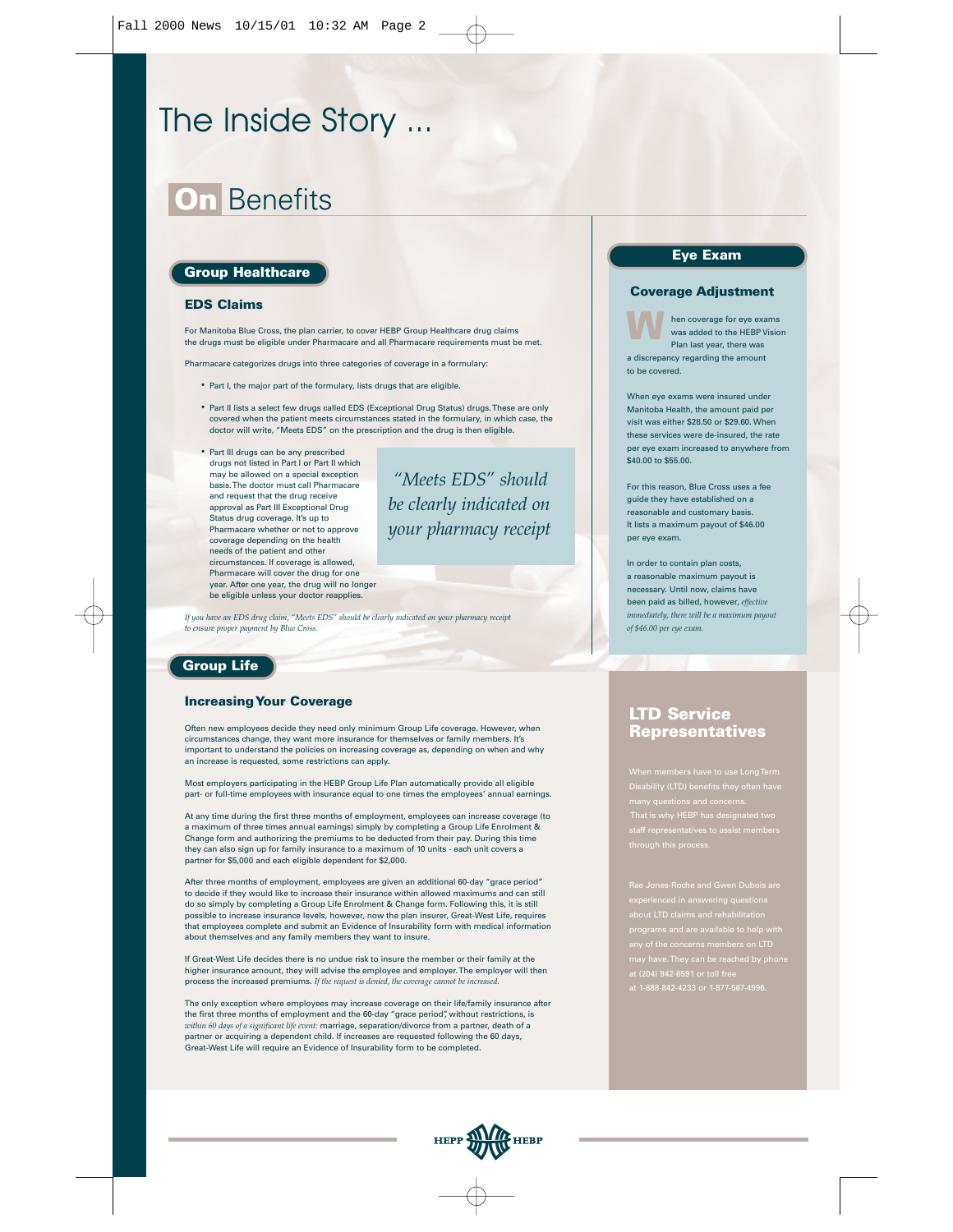## The Inside Story ...

### **On** Pension

#### **Member Feedback**

#### **HEPP 1999 Annual Report**

The 1999 HEPP Annual Report included a response card requesting your feedback on the format and contents of the document.

Following is a breakdown of some of your responses.

In comparison with last year, results indicated that readership of the report was approximately the same.

Most respondents found the report informative, with 10% more respondents finding the report very informative.

The number of respondents that found the report "easy to read", increased 13% and there was a decrease in the number of respondents finding the report intimidating or difficult to understand.

87% of respondents reported an increase in knowledge about the pension plan, up 3% from last year, and 87% of respondents reported increased confidence in the plan, up 24% from last year.

We would like to thank all respondents. Your feedback and comments help us to evaluate our communications efforts and set future goals and priorities.

#### **When you received the annual report did you...**



#### **Generally, did you find the report to be...**



#### **Overall feelings about the style and format**



#### **Thank you**

The United Way extends their appreciation to HEPP/HEBP members for their generous contributions. Thanks to you, a total of \$330,000 was raised for our community in the 1999 Campaign.

As United Way undertakes their 36th annual campaign, they thank you for your continued support. If retired members wish to continue supporting United Way with personal donations, as they no longer contribute through employers, please contact:

> **Sue Kennedy The United Way 3rd Floor, 5 Donald Street Winnipeg, Manitoba R3L 2T4 Phone: 477-5360 Fax: 453-6198**

Your contributions go directly to agencies and services to help make positive changes in the lives of children, youth, parents and seniors in neighborhoods across Manitoba every day. You can even specify agencies you would like your contributions to benefit.

This year, United Way will continue its work as a unique community asset and vehicle to mobilize good ideas and the people and resources necessary to make good things happen in Manitoba. Through Journey Forward, a community involvement initiative, United Way has brought together the voices and ideas of more than 3,000 citizens to identify Manitoba's most important social issues.



### **Member** Feedback

#### **Open Enrolment Update**

#### **Group Healthcare Benefits**

Between June 1 and August 31, 2000, employees of participating healthcare facilities and retirees were offered the opportunity to enrol in the HEBP Group Healthcare Plan or increase their coverage. They were also given the opportunity to sign up for the BlueNet point of sale drug card which reduces the need to submit paper claims for prescription drugs covered under the plan.

Employees and employers responded under tight deadlines, and by June 16 Manitoba Blue Cross, the plan carrier, was in full swing processing new enrolments and changes in time for the July 1 effective date

In total, 1,163 active employees were newly enroled in the HEBP Group Healthcare Plan, 4,788 changed from basic to enhanced coverage and 4,425 signed up for the BlueNet drug card.

Altogether, 921 retirees enroled for Retiree Level 1 coverage, 920 retirees enroled for Retiree Level 2 coverage and 1231 retirees signed up for the BlueNet drug card.

A "grace period" between July 1 and August 31 allowed members who might not have received open enrolment information, due to vacation schedules, to submit their applications to Manitoba Blue Cross.

Effective September 1, 2000, the open enrolment offer ended, however, exceptions may be made for eligible employees returning from a leave of absence on or after September 1, 2000 provided that they enrol within 60 days of their return to work.

Further open enrolments will be offered at the discretion of the HEBP Board.

### **We Appreciate** Your Feedback...

If you have a comment or suggestion for Plan**Talk**, please write us at: Plan**Talk**

HEPP/HEBP Manitoba 900-200 Graham Avenue Winnipeg, MB R3C 4L5

Email: communications@hepp.mb.ca Fax: (204) 943-3862